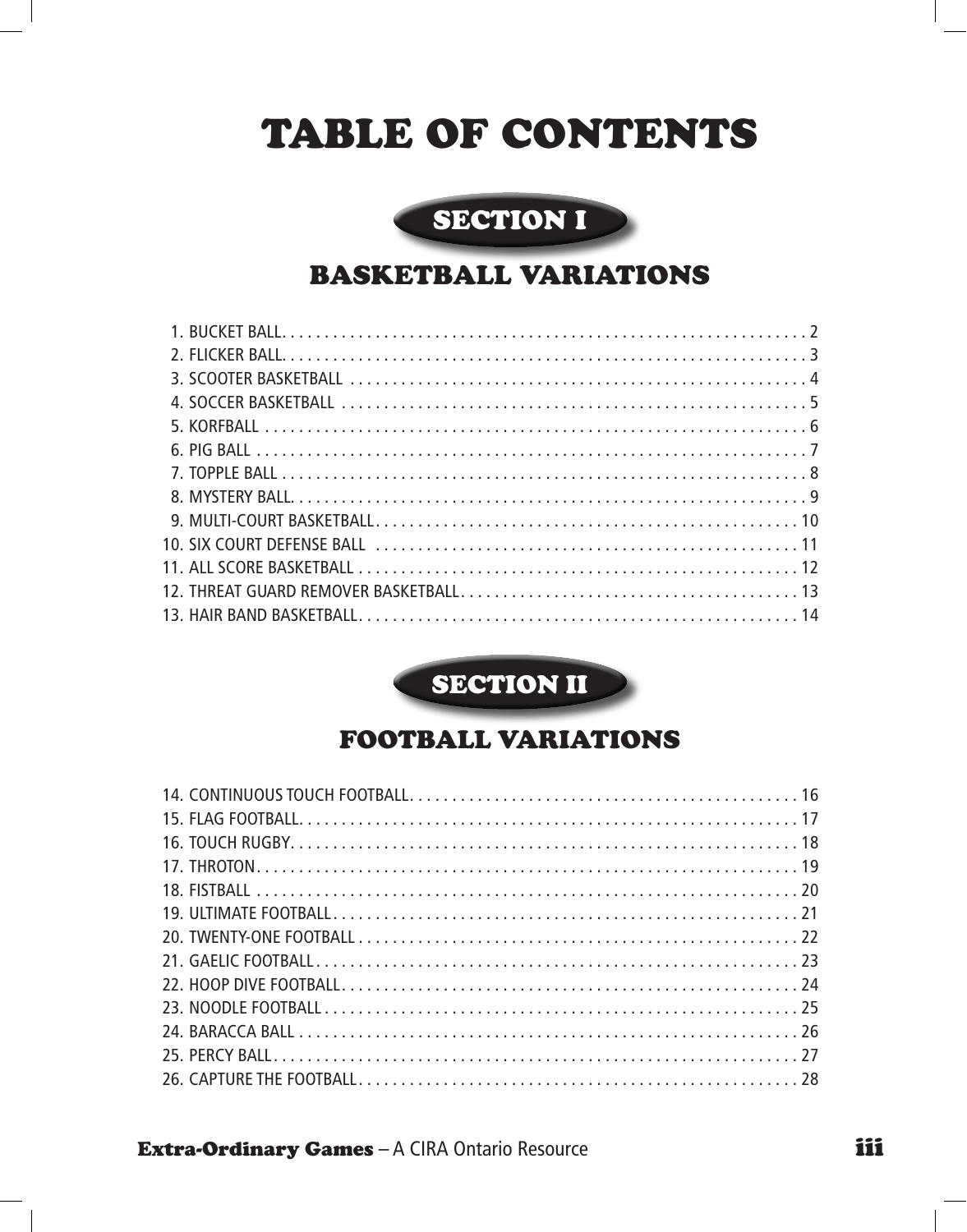

# Handball Variations



# soccer Variations



# Disc Variations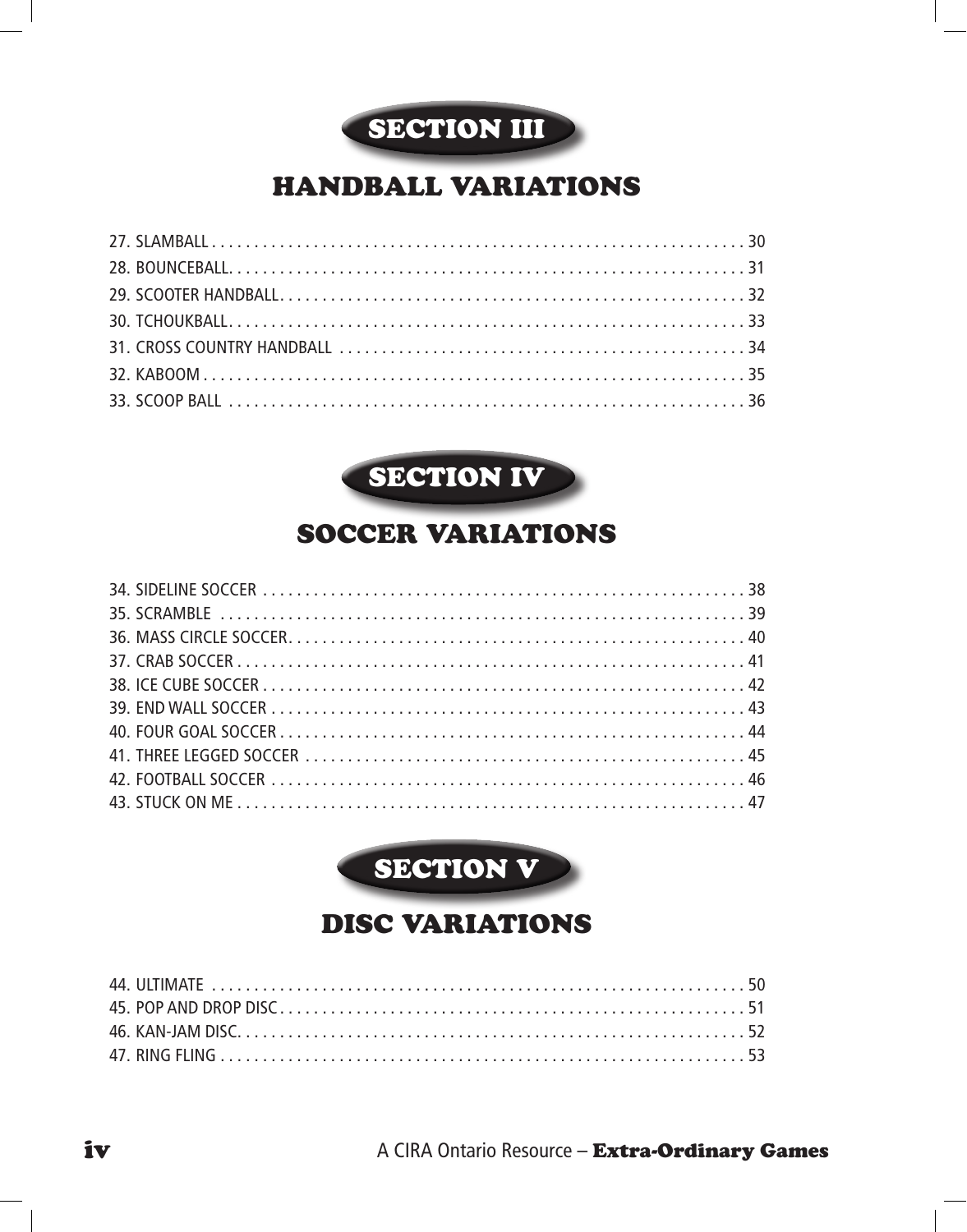

### Target Variations



### Volleyball Variations

**SECTION VIII** 

## Hockey Variations

**Extra-Ordinary Games** – A CIRA Ontario Resource values and values values values values values values values values v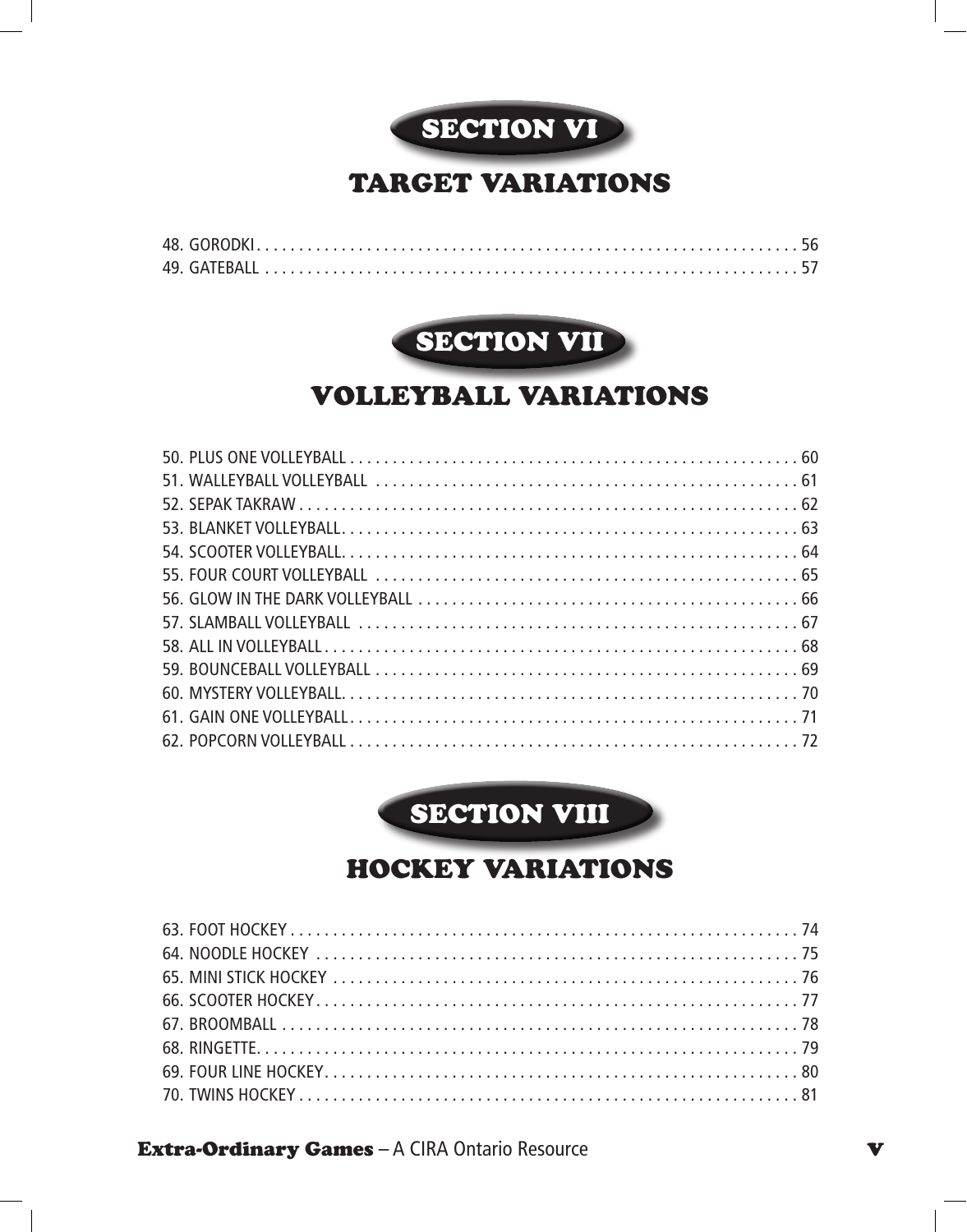

# Baseball Variations



## Cricket Variations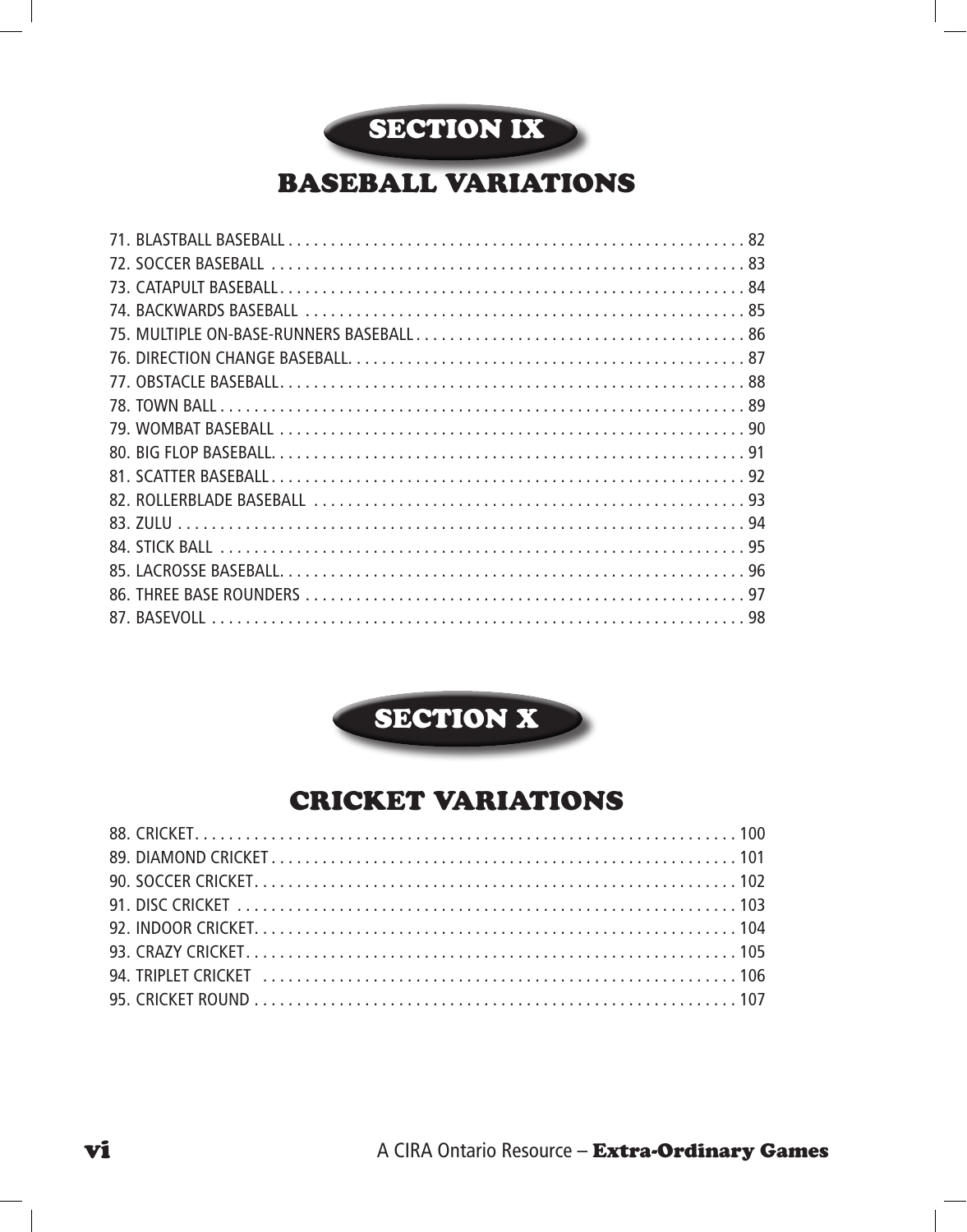# SECTION XI

## Elimination Variations

# **SECTION XII**

### Retrieval Variations

# **SECTION XIII**

### Other Variations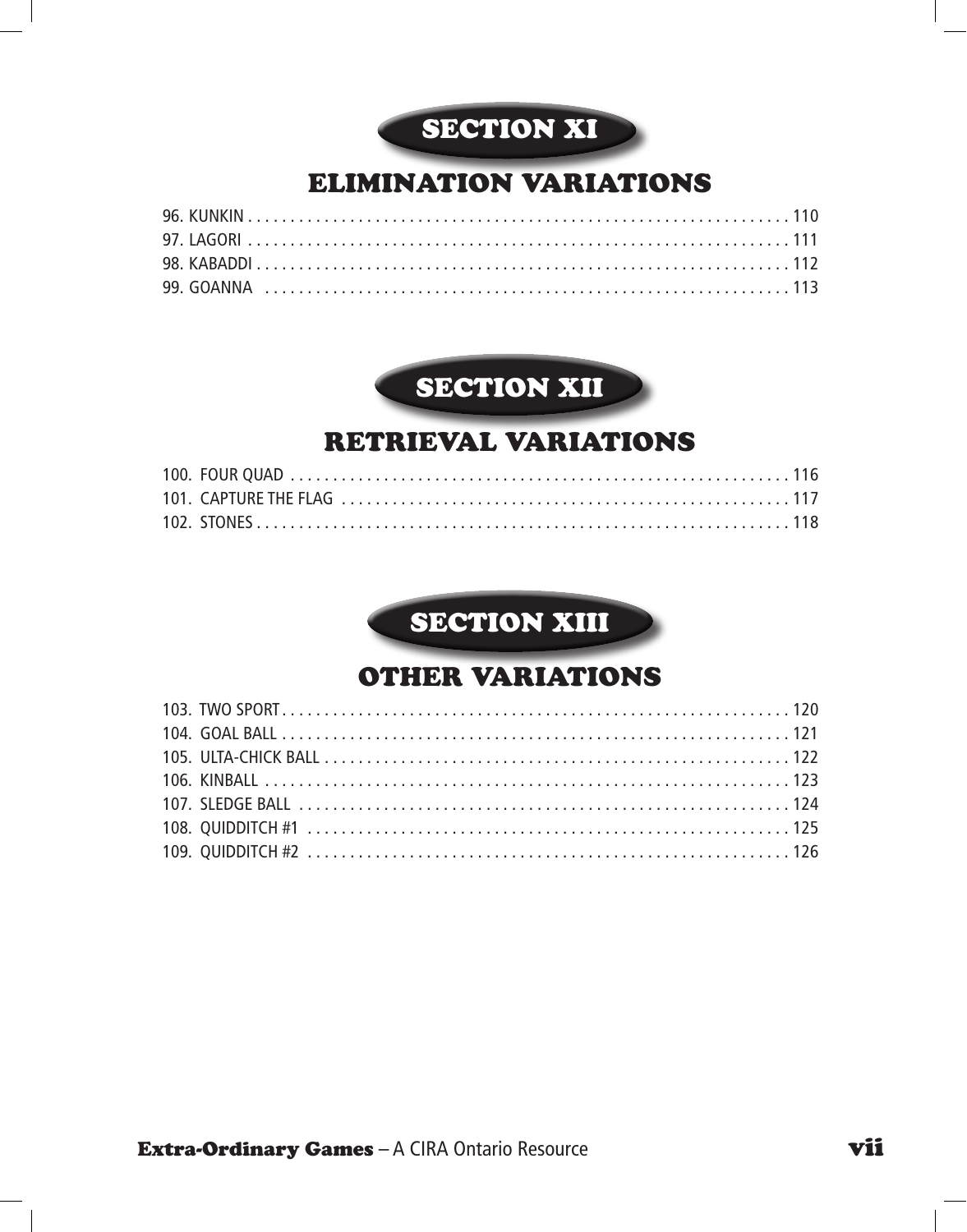# $\blacksquare$ Bucketball

#### Objective:

• To score more buckets than the other team.

#### Equipment:

- Two buckets
- One gator (or sponge) ball
- • Pinnies

#### Setup:

- Two teams of five players start in basketball formation.
- A player holds a bucket while standing in a hula hoop in the centre back of each key.
- The leader holds the ball at centre court for a jump ball.

#### Instructions:

- When a player gets the ball, he or she may pivot but not dribble or otherwise move with the ball.
- The player has three seconds to either pass or shoot the ball.
- A violation of either rule means that the ball is given to a player from the other team at the place of the infraction.
- No player from either team is allowed in the circle containing the bucket.
- If a ball is thrown but not caught by a teammate, the other team gets the ball at the location on the floor where the ball was dropped or missed.
- If a team scores a point by getting the ball in the bucket, a player from the other team may enter the circle to retrieve the ball and throw the ball into play from inside the circle.

#### Variations:

- Use a larger bucket to make the game easier.
- Use a smaller bucket to make the game more difficult.
- Place the bucket on the floor with no player holding it.

Taken from "Bang for Your Buck" by CIRA Ontario.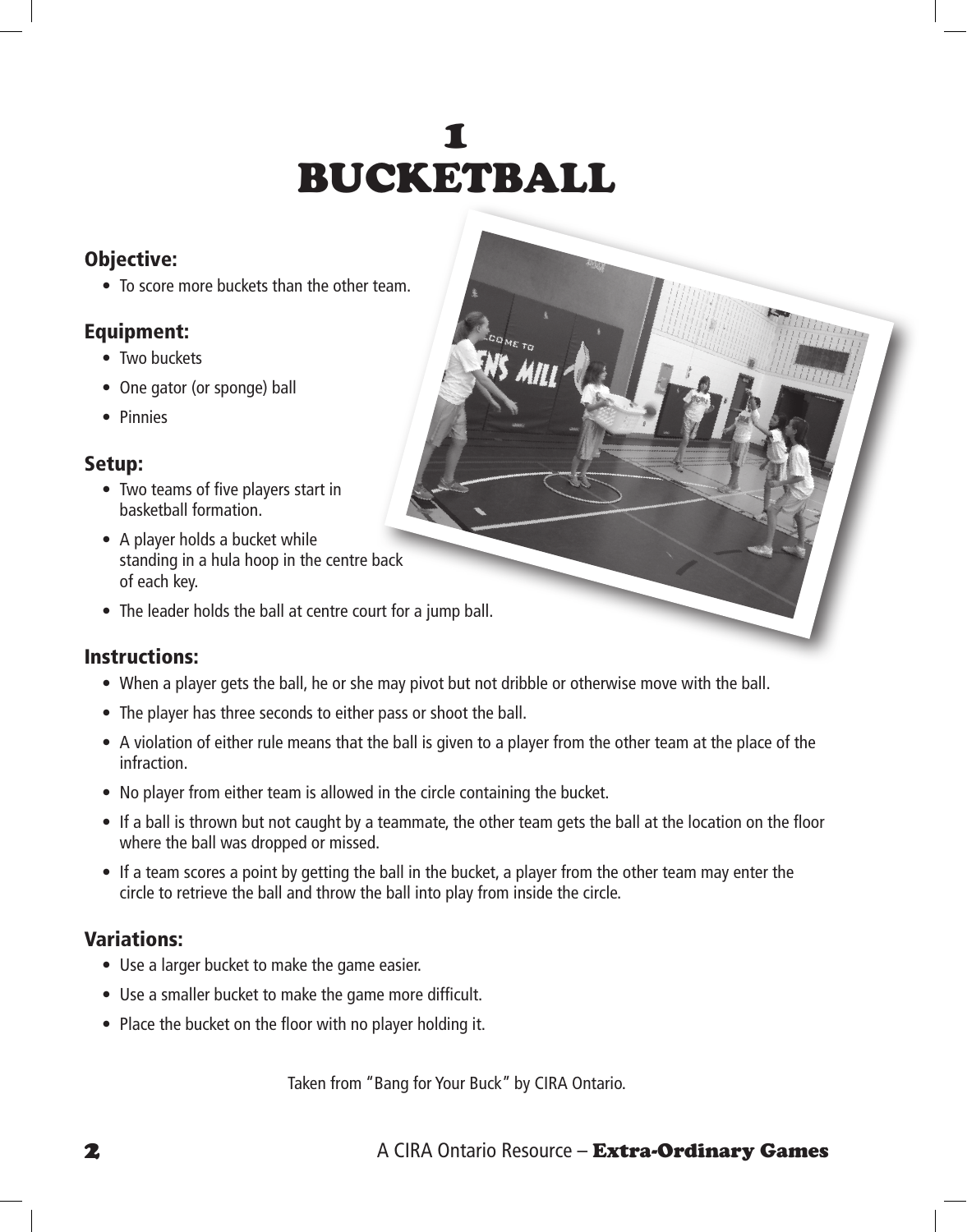# 27 **SLAMBALL**

#### Objective:

• To score a goal while airborne by slam-dunking the ball directly into the rolled-up wrestling mat or gymnastics mat net.

#### Equipment:

- Handball or dodge ball
- • Pinnies
- Two rolled-up wrestling mats or gymnastics mats

#### Setup:

- Divide players into two equal teams.
- Five players, start on their team's side.
- Mats are rolled up and stood on end in the centre of the basketball key to be used as nets.
- The leader holds the ball at centre court for a jump ball.

#### Instructions:

- The game starts with a jump ball.
- Players must pass the ball after:
	- 1. Three seconds
	- 2. Three steps
	- 3. Three bounces
- Players must be airborne and "slam" the ball into the net for a goal to count.
- A two metre crease is set up around the net.
- Offensive players must have the ball to enter the crease and attempt a slam dunk.
- Defensive players may not enter the crease.

#### Variations:

- Place mats on four folding gymnastics mats to create a crease.
- Offensive players must take off outside the crease.

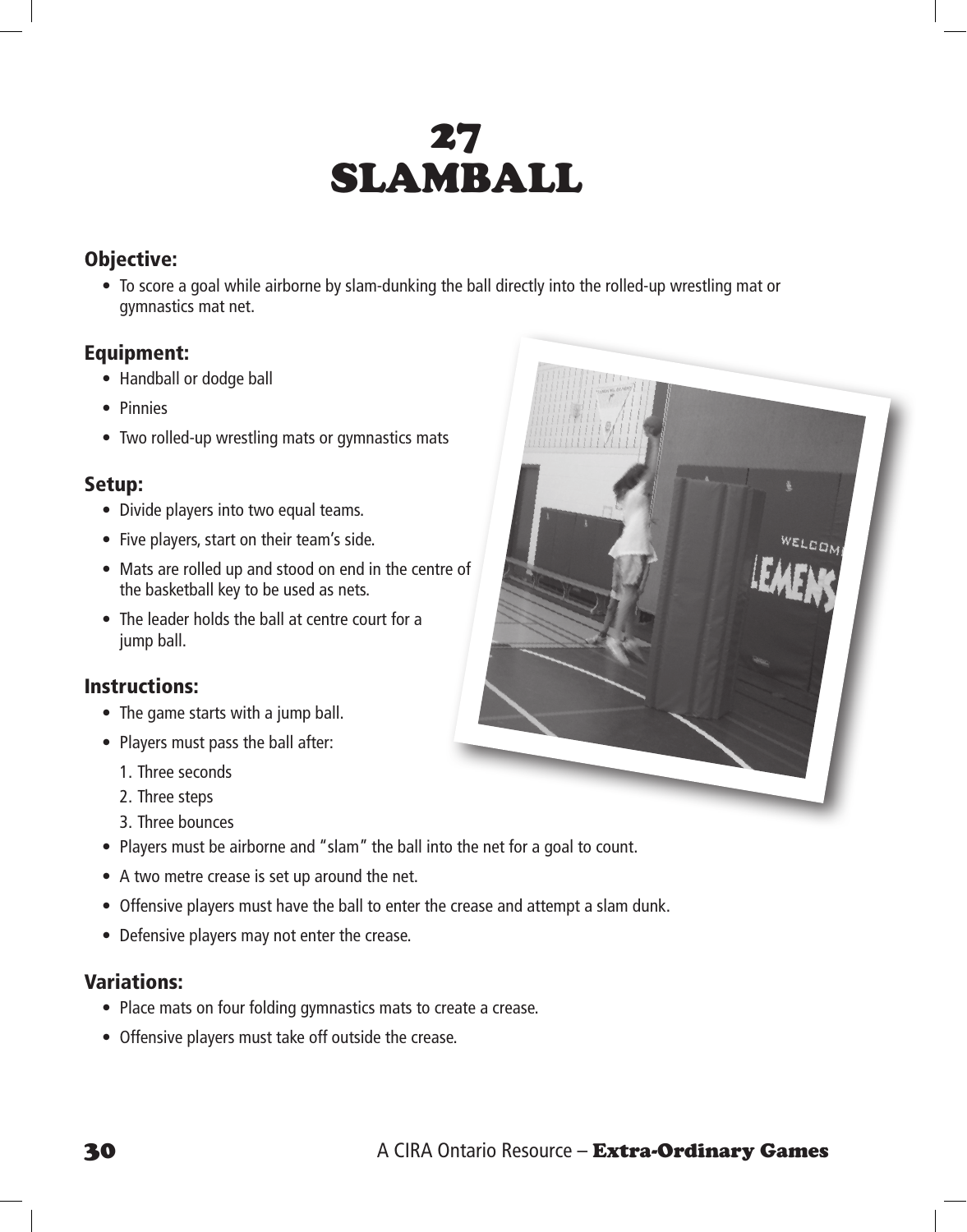# 85 Lacrosse Baseball

#### Objective:

• To throw the ball into the field and run around the bases while holding a ball before the defending team can make an out.

#### Equipment:

- Lacrosse balls (hockey balls, tennis balls, etc.)
- Lacrosse sticks
- Three bases
- Home plate

#### Setup:

- Divide players into two equal teams.
- The defensive players take an infield or outfield position.
- The offensive players come to home plate one at a time.

#### Instructions:

- The first ball is thrown into the field, by the first runner using the lacrosse stick.
- The runner scoops up the second ball, and he or she must run the bases cradling the ball.
- The batter becomes the runner, and a new batter comes up.
- The batter tries to get to each base before the defending team gets him or her out. A runner is safe on a base.
- The defensive team attempts to catch the ball before it hits the ground (the player is out).
- The defensive team tags a runner not on a base or throws the ball to arrive at a base before a runner needs to get there (the player is out).
- A team ends the (half) inning by batting once around the line up or making three outs.

#### Variations:

- Play backwards baseball.
- Play with multiple runners on each base.